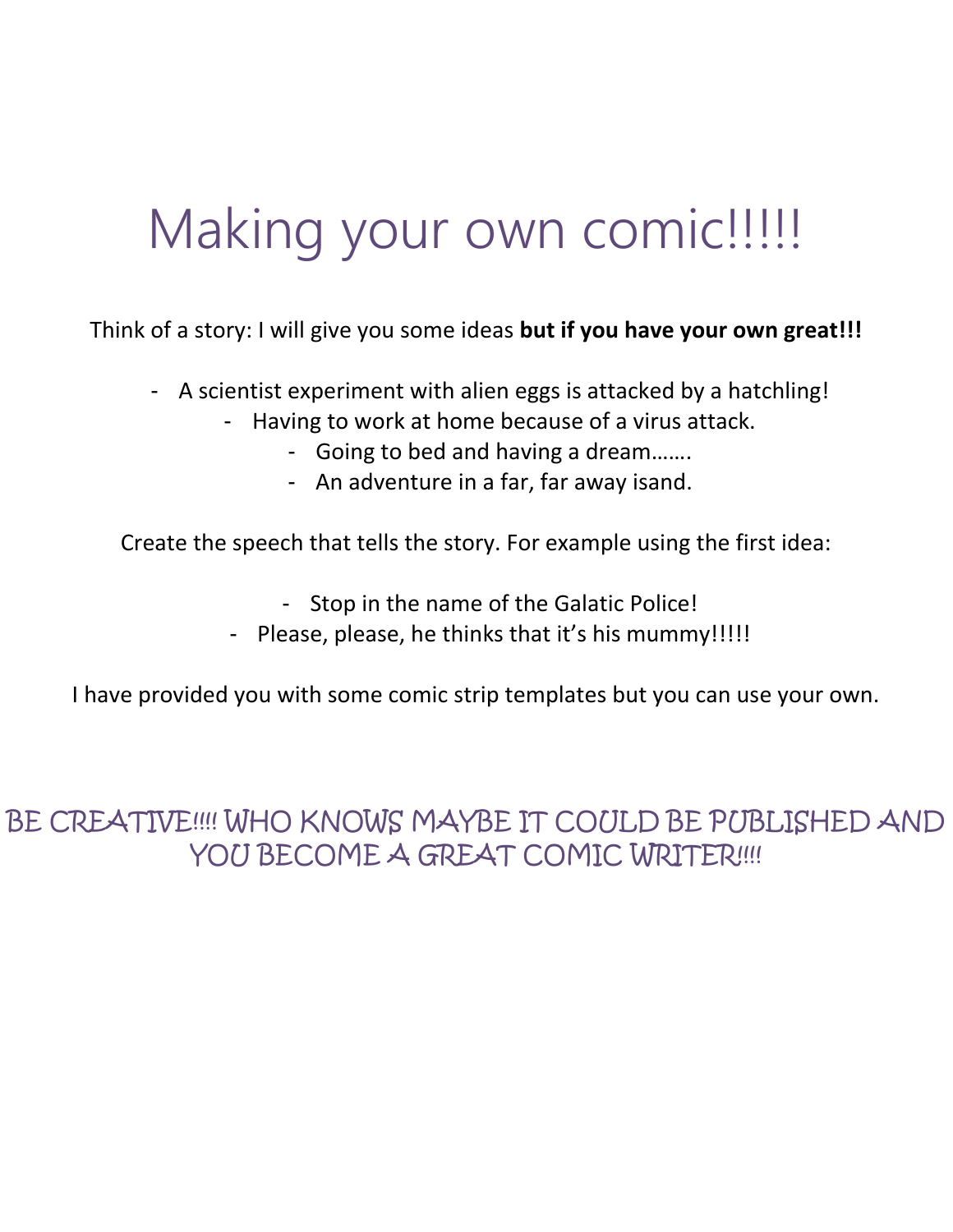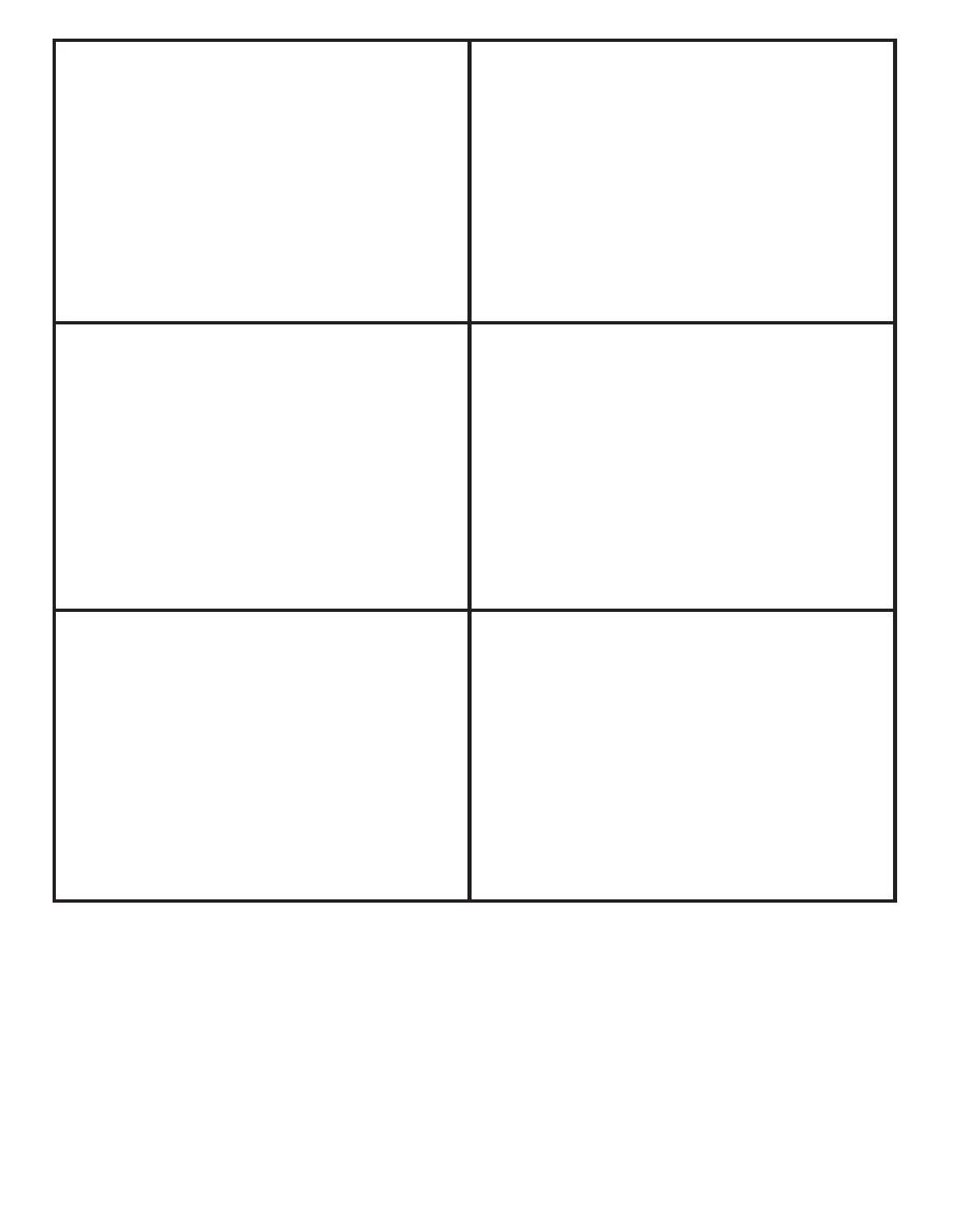

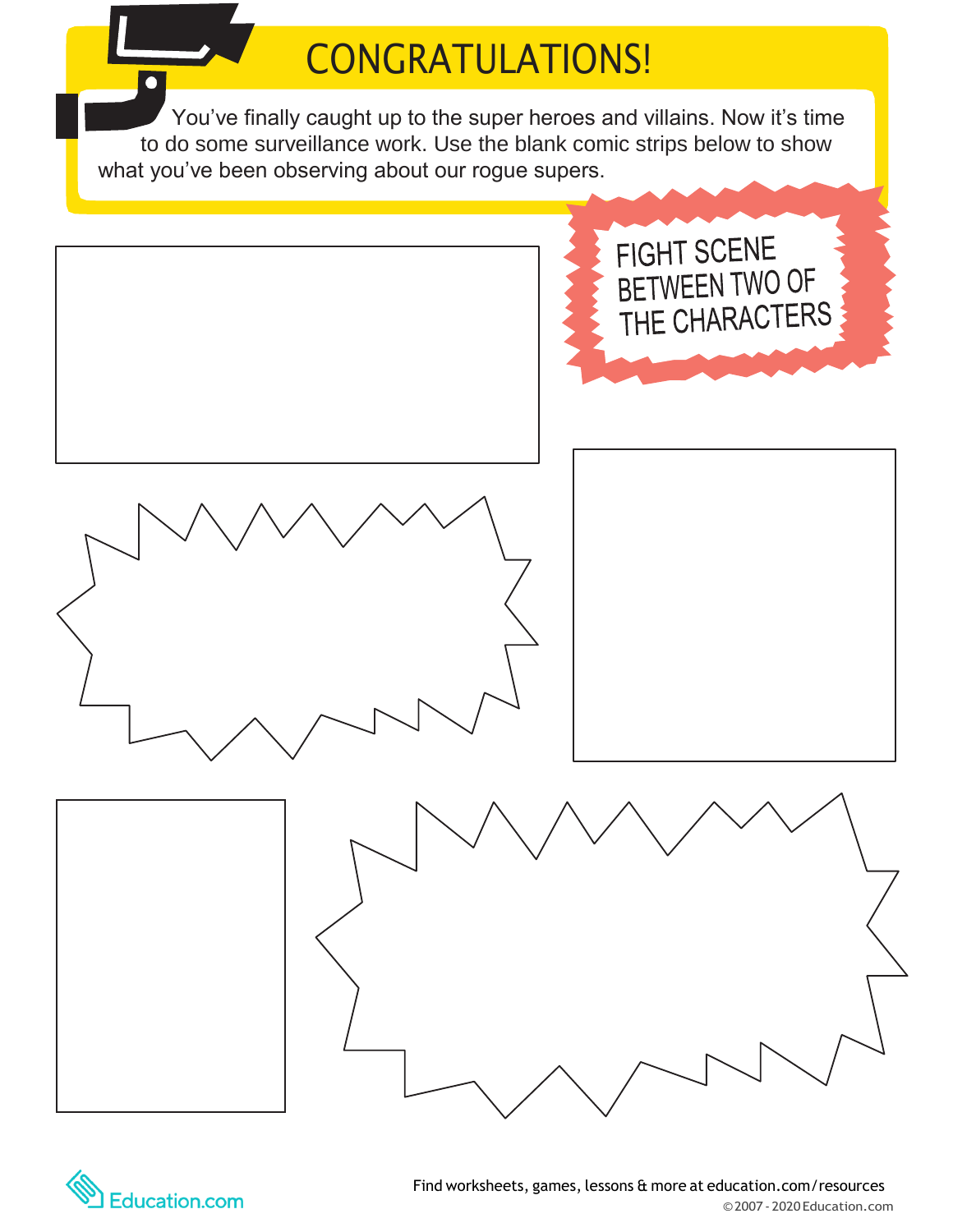



Find worksheets, games, lessons & more at education.com/resources ©2007- 2020Education.com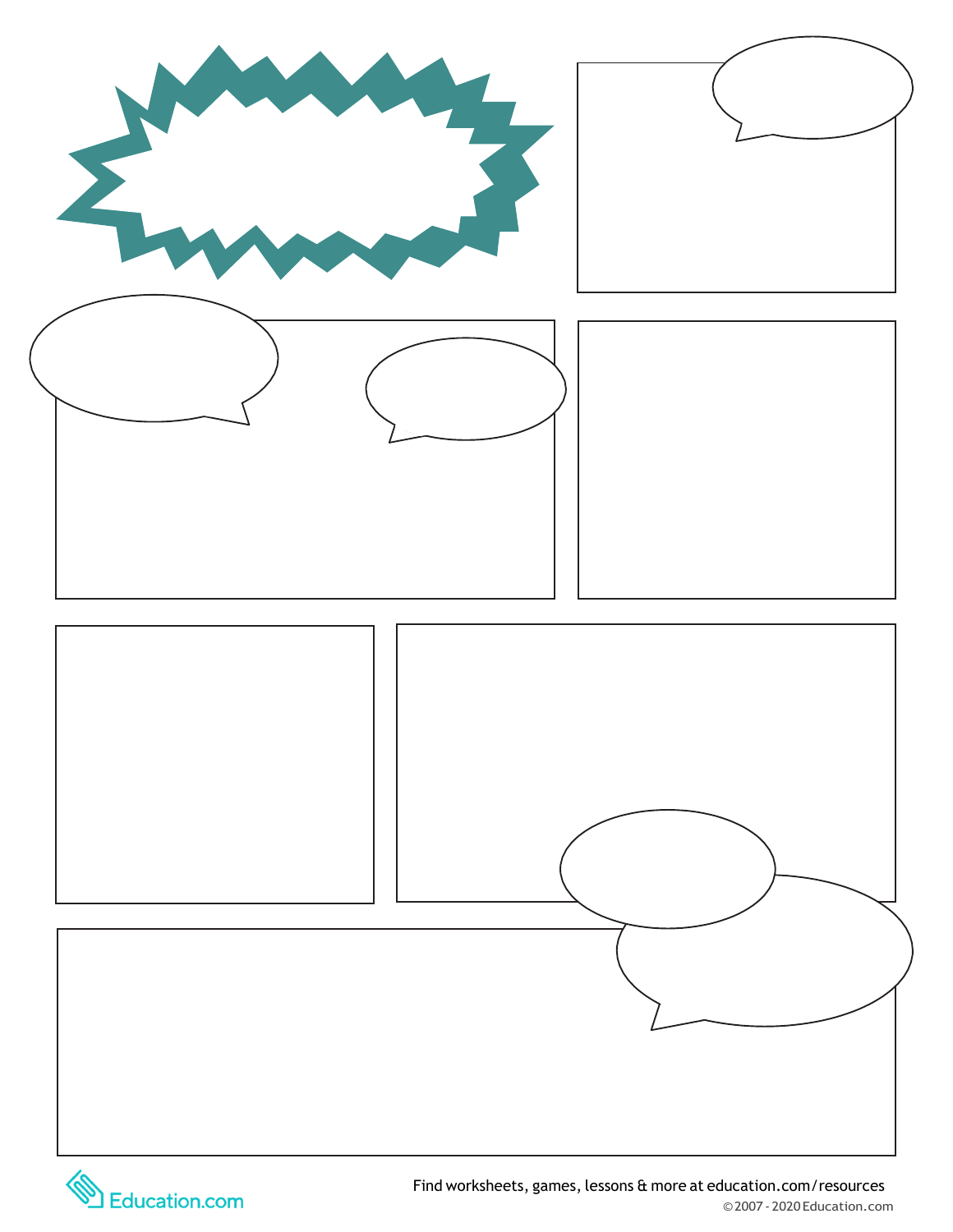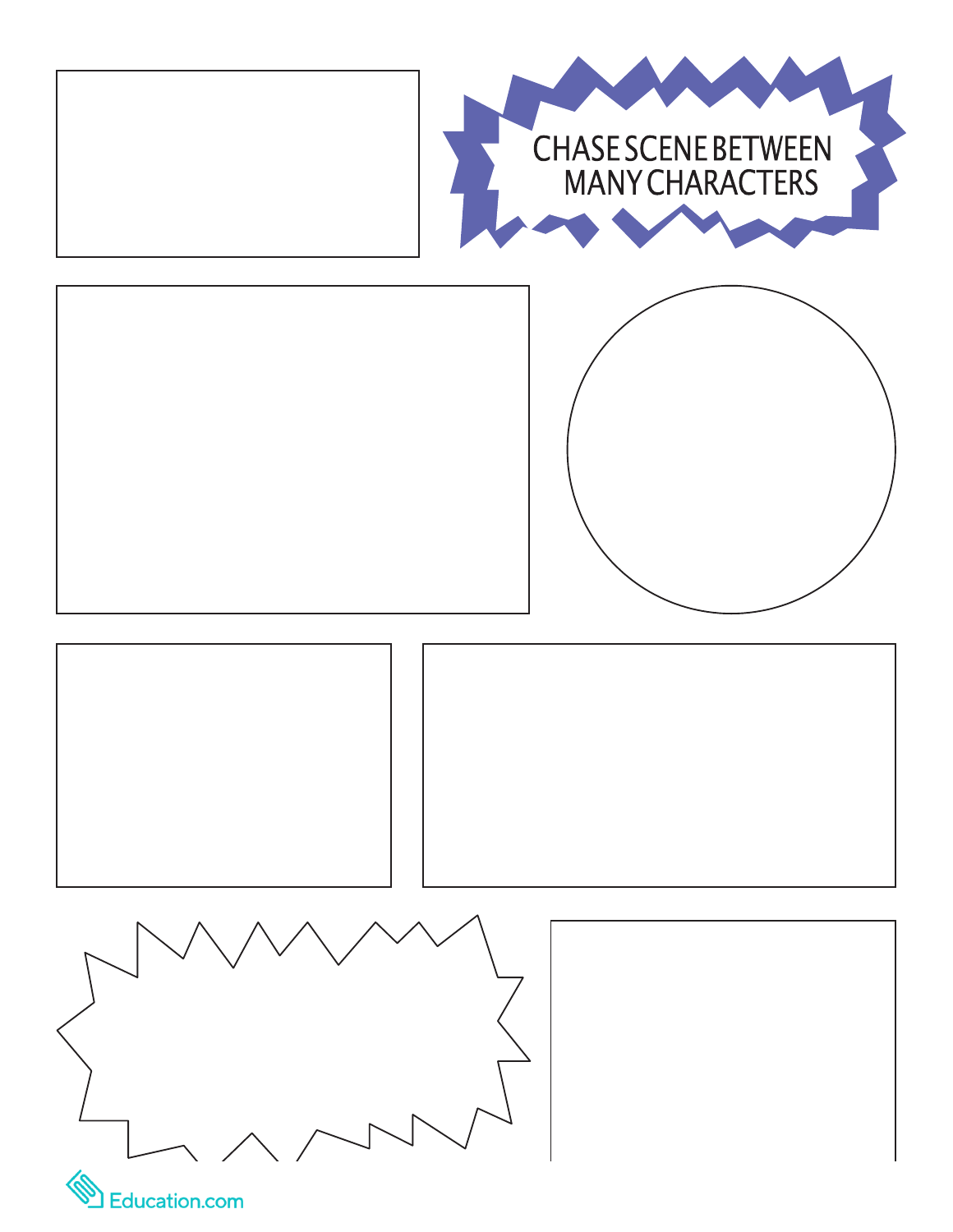